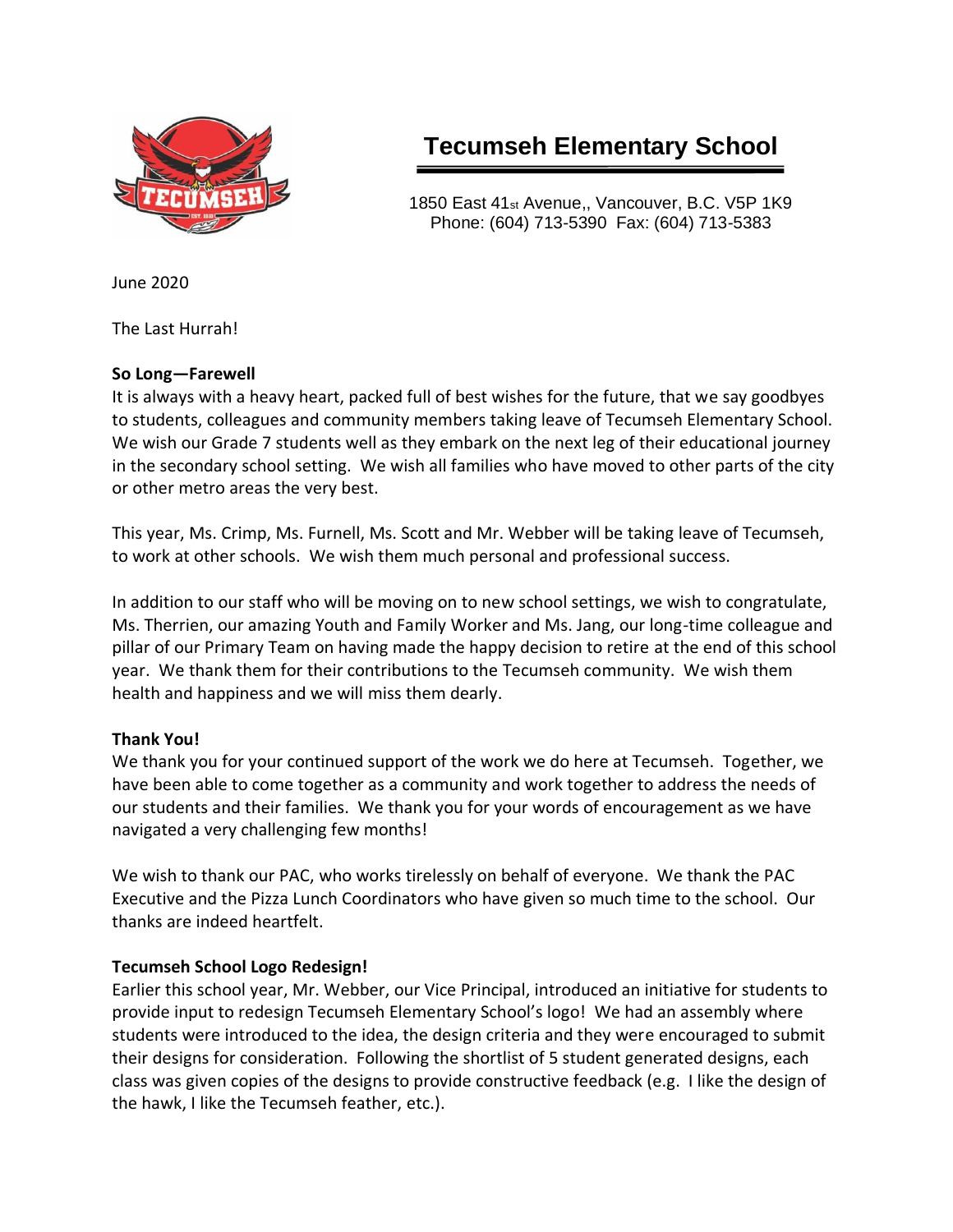The student feedback was provided to Kurtis Findlay, former Tecumseh Main and Annex parent and professional graphic designer, who incorporated favourite elements of the designs into one, cohesive logo!



We present to you, a collaboratively created new Tecumseh Logo:

Thank you, Mr. Findlay, for the time and effort you voluntarily put into creating a long lasting logo for our school. Your effort and support for our school communities is very much appreciated!

Thank you, also, to the PAC, for their financial support of new sports teams jerseys for our students who train and compete as representatives of our school! Our students will wear the new team jerseys with pride!

## **What's Coming?**

## **School Fees (reminder):**

Once classes are settled, notices of school fees will be issued. Please do not send any money before you receive the notice. **No child will be denied required supplies or activities because of financial hardship**. You can anticipate:

- General Supply Fee of \$35.00 per student (paper, writing tools, glue sticks, erasers, exercise books, art supplies, etc.)
- With the exception of some early primary classes, students will be charged \$5.00 for a Tecumseh Student Planner
- A Performance fee of \$5.00. Our PAC subsidizes the fees we collect, which enables us to provide performance opportunities for our students
- Some classes use drawing books for visual journal project work (around \$8.00). Students take this book home at the end of the year
- Students in Kindergarten and new students to primary grades are charged for a Tecumseh Book Bag (\$8.00)
- Field studies are determined throughout the school year at the classroom level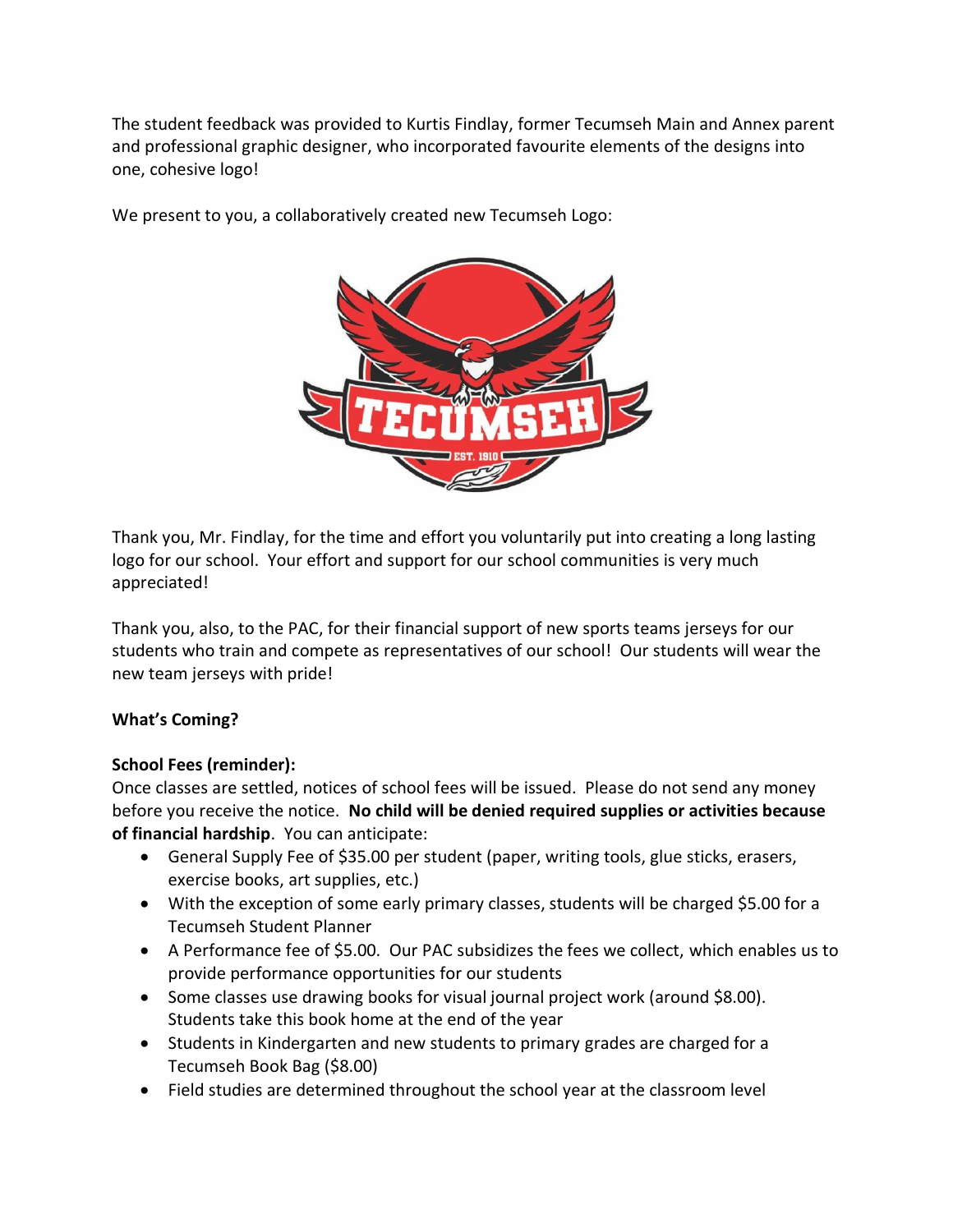• Grade 6 Camp: An information night is typically held in October (we will need to wait for Provincial Health Office guidelines)

If you have not signed up for the **Cash On-Line system**, please consider doing so.

Here is more information regarding the Cash On-Line system:

*As of September 2019, School Cash Online will be available for parents at Tecumseh Elementary School. With School Cash Online, you will be able to pay school fees, fees for planners and field trips etc. online, using credit cards or electronic cheques.*

*To register with School Cash Online, click on the "Pay Fees" button at the top of our home page [\(https://www.vsb.bc.ca/schools/tecumseh/Pages/default.aspx\)](https://www.vsb.bc.ca/schools/tecumseh/Pages/default.aspx). You will be redirected to the website where you can set up your account. Once you are successfully registered you will receive email notifications for all school related events or items that can be paid for using this convenient and secure, on-line service.*

*This tool will make the paying of fees faster and safer and free up your child/ren from having to remember bring forms and money to school. In addition, should a refund need to be issued to you, it can be done electronically thereby getting the funds back into your hands quickly and efficiently.*

| <b>Periods</b>                                                  | Monday-Friday      |
|-----------------------------------------------------------------|--------------------|
| <b>Warning Bell</b><br>(come into the school and head to class) | 8:55 am            |
| <b>Instruction Begins</b>                                       | $9:00$ am          |
| <b>Recess</b>                                                   | $10:30 - 10:45$ am |
| Lunch                                                           | $12:00 - 12:47$ pm |
| <b>Dismissal</b>                                                | $3:00$ pm          |

## **Tecumseh Elementary School Bell Schedule 2020—2021**